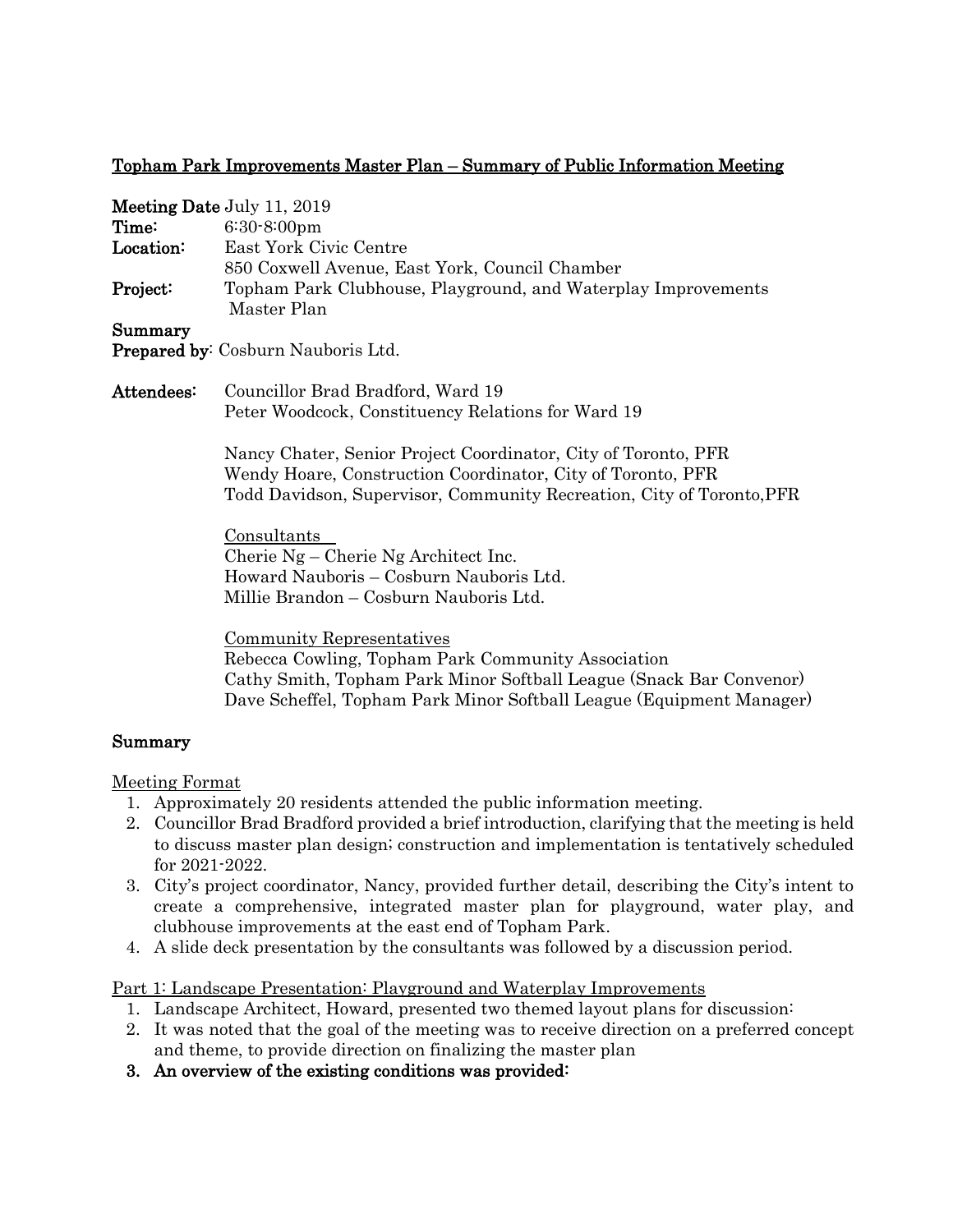- i. The existing playground does not provide equal opportunities for both junior and senior play
- ii. The new playground will serve both age groups with separate play structures
- iii. The existing fence surrounding the playground will remain
- iv. Existing walkways around the playground are not an accessible width, they will be reconstructed to meet AODA (Accessibility for Ontarians with Disabilities Act) standards
- v. The front entrance to the clubhouse (between the double doors and wood arbor) was noted as the "heart of the park" and is used as a gathering space for community events, existing flagstone pavers will be replaced with poured concrete paving to improve accessibility
- vi. The wood arbor will be removed to improve sightlines to the clubhouse from the road, and to increase usable space within the park
- vii. The intent is to keep the playground and water play in its current location due to property limit constraints and close proximity to the softball diamonds
- viii. Based on feedback from previous stakeholder meetings, the wading pool will be converted to a splash pad to allow for:
	- Longer operation hours, daily and seasonally
	- Reduced maintenance concerns (chemical testing, pool closures, staff supervision requirements, clogged drains, etc.)
	- Increased play value
	- ix. All existing trees will be preserved
- 4. Features common to both landscape options include:
	- i. Removal of the existing wood arbor
	- ii. Reconfiguration of metal fence between playground splash pad to maximize the usable gathering space
	- iii. Wider pathways to meet AODA requirements
	- iv. Preservation of existing wood planters between the clubhouse and softball diamond to preserve the large existing trees
	- v. Formalized, paved seating area south of the clubhouse
	- vi. Conversion of the existing wading pool to a poured concrete splash pad
	- vii. New play equipment with separate junior and senior play structures within existing playground footprint; safety surfacing will be engineered wood fibre
	- viii. Exterior storage for the Softball League will be provided with a city-built shed. A photo of an example from another city park was shown at the meeting.
	- ix. Solar lights (successful at other park sheds in the city) may be incorporated into the shed
	- x. City noted that the storage shed shown as an example would provide approximately 100 sq. ft. of storage space.
	- xi. Softball League expressed concerns about requiring more storage for softball equipment; city noted that the design and size of shed is to be determined through further discussion and budget review.
	- xii. Renderings of two play equipment options (not specific to either theme) was presented to demonstrate the size of the playground that will fit within the allocated budget and space
	- xiii. Swings will be included in the new play equipment design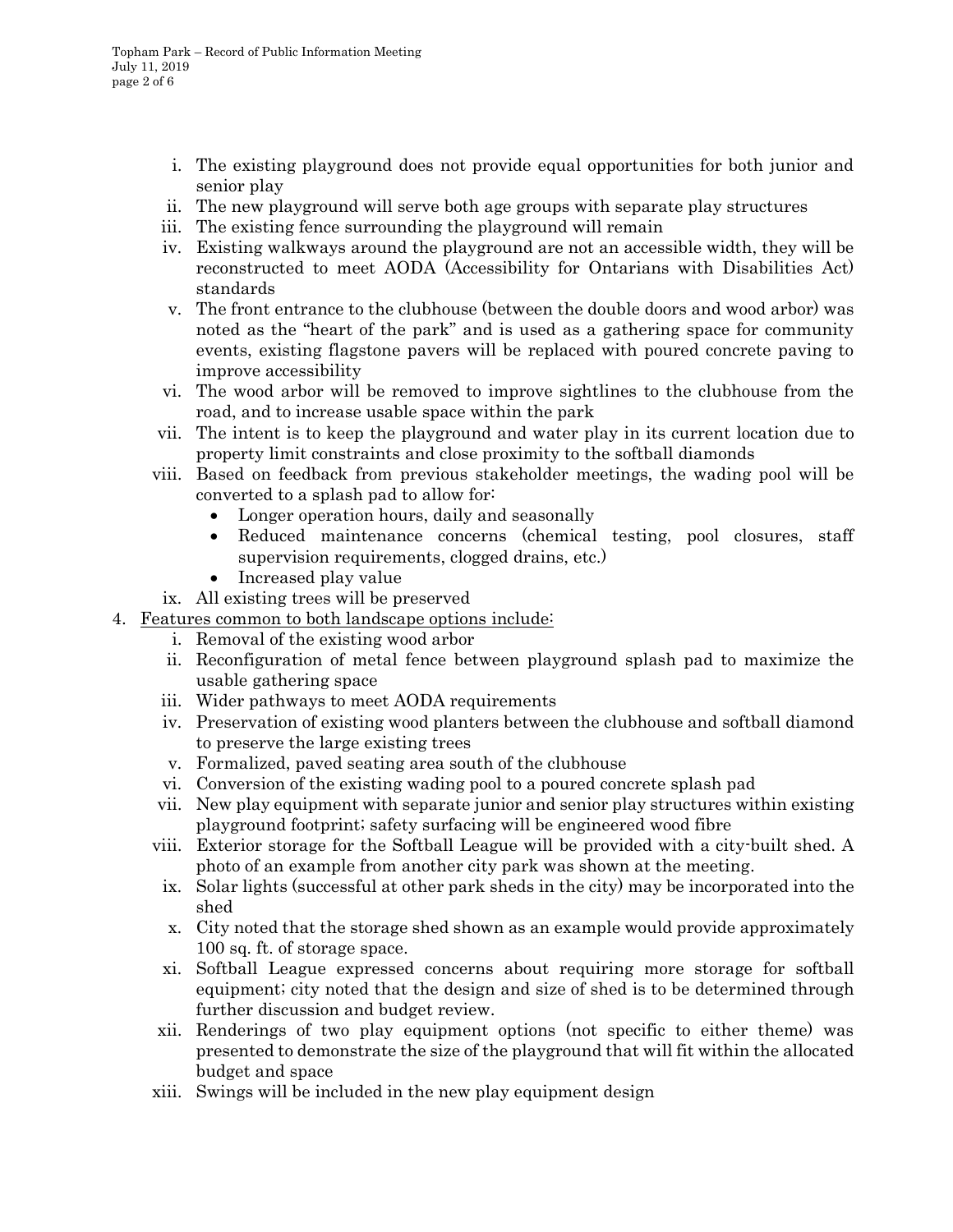Topham Park – Record of Public Information Meeting July 11, 2019 page 3 of 6

- 5. Landscape Option 1 Meadow Theme
	- i. Play structure will be nature/treehouse themed
	- ii. Splash pad features will be more natural (ex. flowers and cattails)
	- iii. Rocks/boulders will be incorporated into the splash pad design
	- 6. Landscape Option  $2$  Solar System Theme
		- i. Based on the community's historical nickname "Sunshine Valley"
		- ii. Splash pad will be solar system themed with planets represented to scale to provide a learning opportunity
		- iii. Play equipment will be space/rocket themed to match

# Discussion of Landscape Concepts

- 7. ROADWAY CHANGES: Residents asked about the potential use of the new "green space" at the reconfigured intersection of Westview Blvd and Tiago Ave to increase the playground footprint
	- i. The City clarified that this extra "green space" between the two sidewalks will be the result of Transportation Services project to improve the safety of this intersection.
	- ii. To acquire this ROW (right-of-way property) as park land would be cost prohibitive due to the extensive amount of environmental testing required; the process would also take several years to complete, and the timing of the road work and playground improvements are not aligned.
		- Residents noted that although extra green space will not be incorporated into the park, the sodded boulevard will be beneficial to the park as a buffer between the playground and vehicular traffic
		- It was noted that existing boulevards and traffic islands in the neighbourhood are not maintained/mowed very often; the City noted that this concern will be passed on to the Transportation division which is responsible for boulevard maintenance
- 8. DRAINAGE: A resident was concerned about the possibility of drainage issues from the implementation of a splash pad
	- i. The landscape architect explained that there will be no standing water in the proposed splash pad design; the splash pad drain will direct water into the city's sanitary system
- 9. SPLASH PAD CONVERSION: There was overall support for the conversion of the wading pool to a splash pad:
	- i. A resident noted that they enjoyed the interaction with wading pool supervision staff and that wading pools seem to keep their kids entertained longer when compared to a splash pad
	- ii. Community association representatives noted that they were in favour of a splash pad due to longer operational hours and more heat relief provided in the shoulder seasons (wading pools are open only during the months of July and August)
	- iii. The idea of a combined wading pool/splash pad water play feature was discussed
		- The available space for water play improvements does not allow for splash pad water to be directed to a separate drain away from the wading pool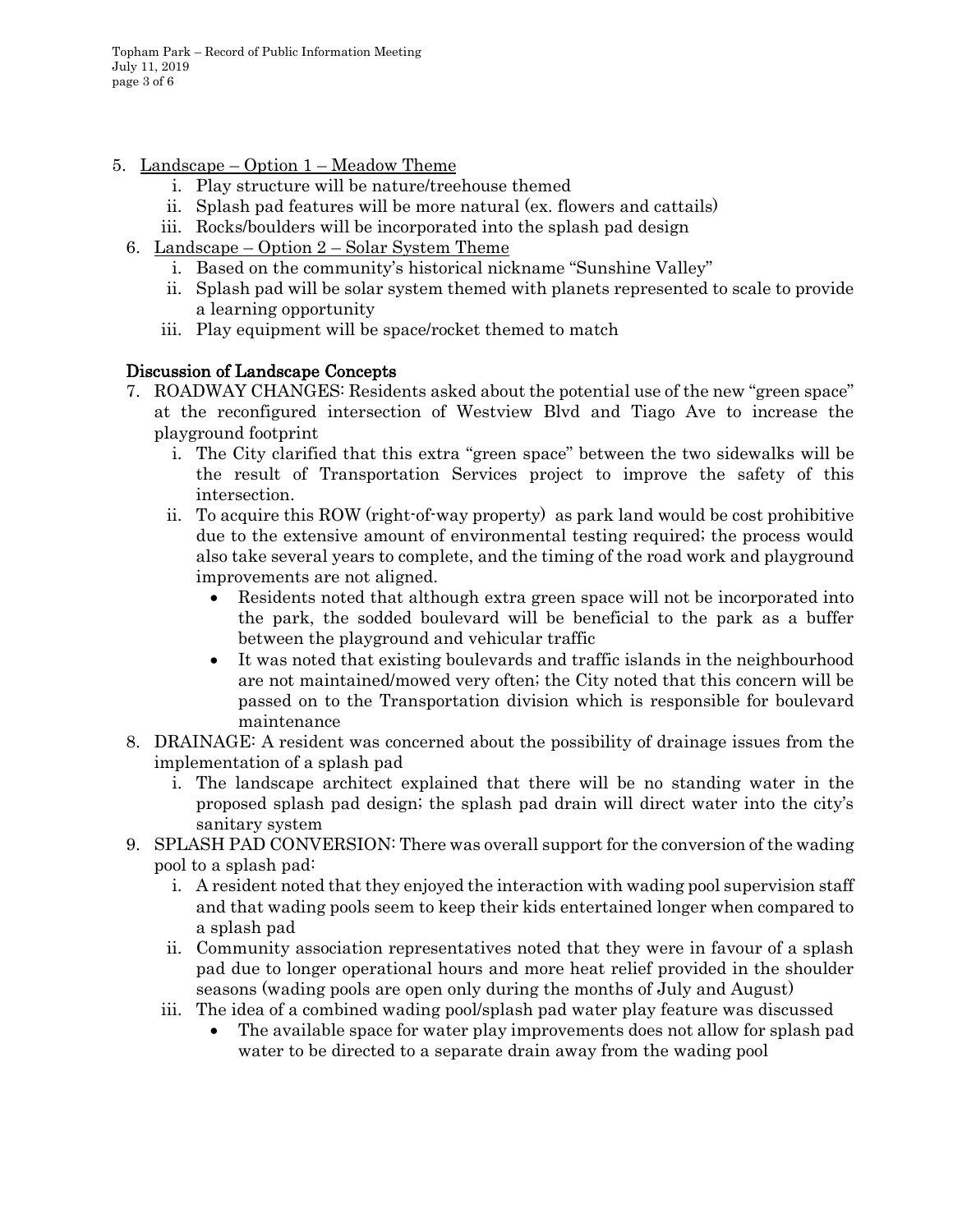- Parks Staff was not in support of this approach as a clogged drain during unsupervised hours with the splash pad features in operation poses a drowning hazard
- The combined splash pad and wading pool approach is no longer supported by the City
- 10. PREFERRED OPTION: At the end of the meeting, community residents were invited to take a closer look at the presentation boards and provide input on the playground and splash pad concepts to establish a preferred direction
	- i. Residents were given one sticker to vote on their preferred layout, and one sticker to vote on their preferred theme
	- ii. Based on the votes placed at the meeting, Option 1 was the preferred layout and theme (Meadow)

11. SUPPORT: overall there was strong support for the playground and splash pad concept designs presented.

## Part 2: Clubhouse Improvements Presentation

- 1. Architect, Cherie Ng, presented a clubhouse renovation plan for discussion:
- 2. Cherie noted that the budget for clubhouse improvements provides three types of improvements:
	- i. State of Good Repair Work
	- ii. Accessibility Improvements
	- iii. Building Upgrades
- 3. The existing condition of the clubhouse and proposed improvements were discussed.
- 4. Funding: The State of Good Repair (SGR) work includes a new roof, replacement of existing windows, a new furnace, mechanical updates, and accessibility improvements. By combining the budget for SGR with additional Section funds associated with a proposed Ward 19 development, further building upgrades could be completed. The building improvements funding associated with the development project needs to be secured before the project moves forward per the conceptual design.
- 5. The conceptual design shows the integrated improvements which would facilitate community recreational programming in the building.

## The key features of the conceptual design include:

- 6. Sightlines will be improved into the clubhouse with larger windows
	- i. Upper windows will be operational to allow for air flow
	- ii. Residents were in support of move visibility into the clubhouse
	- iii. The addition of air conditioning is not proposed due to budget constraints
- 7. Existing washrooms will be reconfigured to allow for access from outside the building
	- i. A universal washroom will be added with the provisions for an adult change table to be installed at a later date; it is anticipated that an adult changing table will not fit within the allocated budget for clubhouse improvements
	- ii. Residents expressed their preference to implement all the improvements at once; they propose to raise funds for the adult change table if the cost does not fall within budget
- 8. The existing mechanical room will stay in its current location.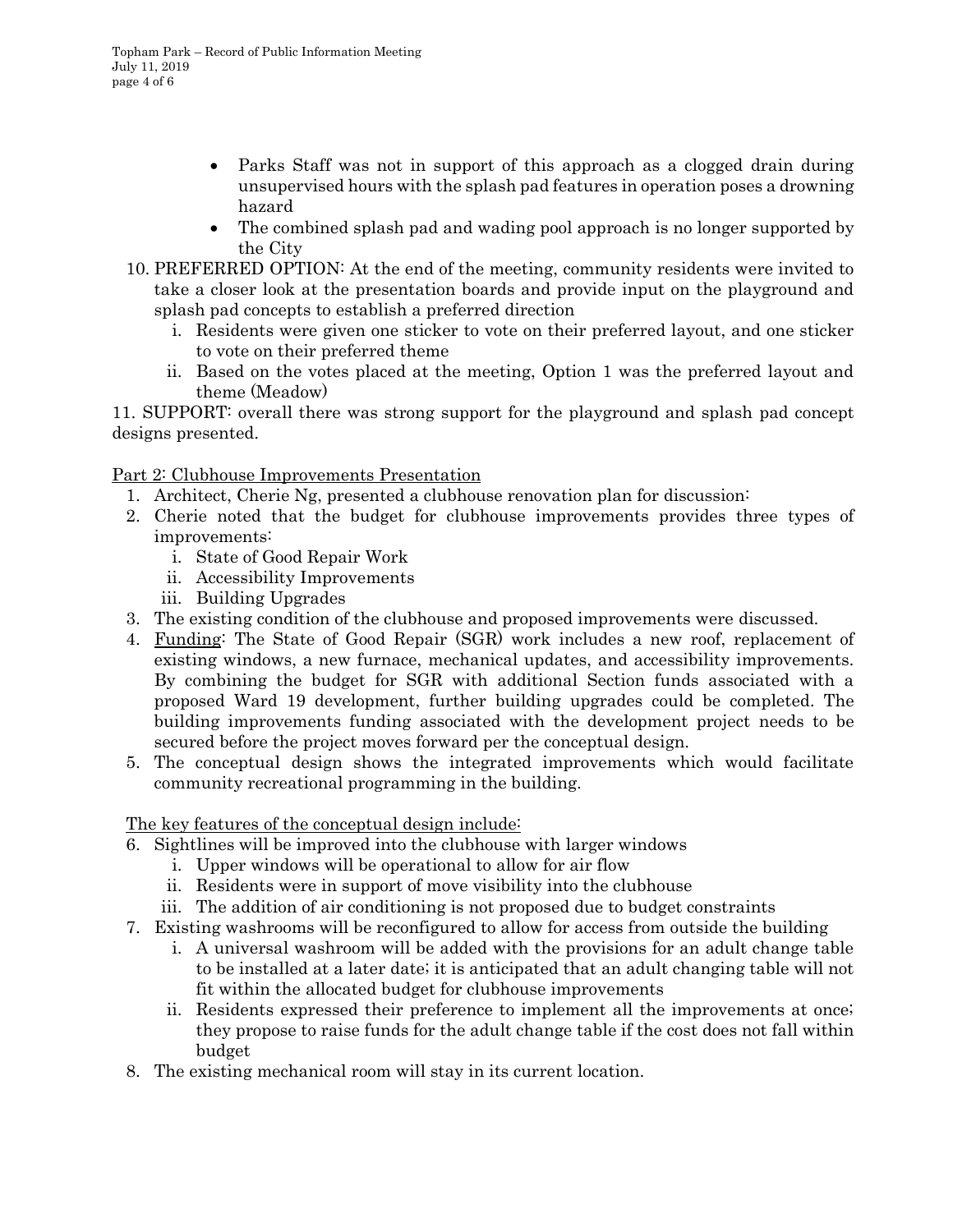- 9. The existing clubhouse entrance from the playground side enters directly into the main multipurpose room; programs are interrupted when staff require access to the janitor's closet; the arrangement is not ideal for programming and is reconfigured in the concept plan.
- 10. The snack bar and pantry will retain its current footprint
	- i. Additional storage will be created with upper and lower storage cabinets
	- ii. A servery will be added to allow for access from the multipurpose room
	- iii. A new overhead operator will be installed
	- iv. The stove will be electric
- 11. A second multi-purpose room with storage and a sink will be added to allow for additional programming
	- i. Community Recreation Supervisor, Todd Davidson, noted that the availability of sinks and storage in both multi-purpose rooms will allow for a wide range of recreational programs
	- ii. Residents were in support of improvements to the clubhouse to allow for year-round use of the building and during the Softball off-season

# Discussion of the Clubhouse Improvements Design

- 12. STORAGE: The Softball Club expressed concern about needing more space, since they are losing interior space in the clubhouse. The City noted that the size of the exterior storage shed for the club is still to be determined through further discussion with the Softball Club, Parks Operations Staff, and a review of the budget.
- 13. NATURAL ICE RINK: A resident asked if storage was being provided for ice rinks boards from the local natural ice rink group. The City noted that this is not planned at this time due to space constraints, and the need to maximize year round opportunities for community recreational programming in the clubhouse.
- 14. NATURAL ICE RINK: The city notes that to support the local community natural ice rink group, a hose bib with a heat tracer will be provided at the south-facing wall of the building to allow for access to water for the outdoor skating rink, and space for temporary storage of hoses during winter rink operations will be made inside, on rubber mats to protect the new floor.
- 15. HERITAGE; A resident noted that Topham Park's history of being a wartime housing community is currently noted in a plaque outside the clubhouse
	- i. Architect confirmed that the plaque will remain/be reinstated; the existing outdoor bulletin board mounted to the building wall will also be reinstated
	- ii. Residents suggested incorporating war memorial elements to the clubhouse improvements
	- iii. City staff and architect noted that community initiatives can be made to highlight the neighbourhood history (e.g. murals, memorabilia displays, etc.)
- 16. SECURITY: Concerns were voiced about the security of stored materials and equipment within the clubhouse for various user groups
	- i. Architect confirmed that storage will be all keyed individually
- 17. SHARING THE SPACE: The Topham Park Softball League was concerned about the availability of the main multipurpose room for league events during the softball season